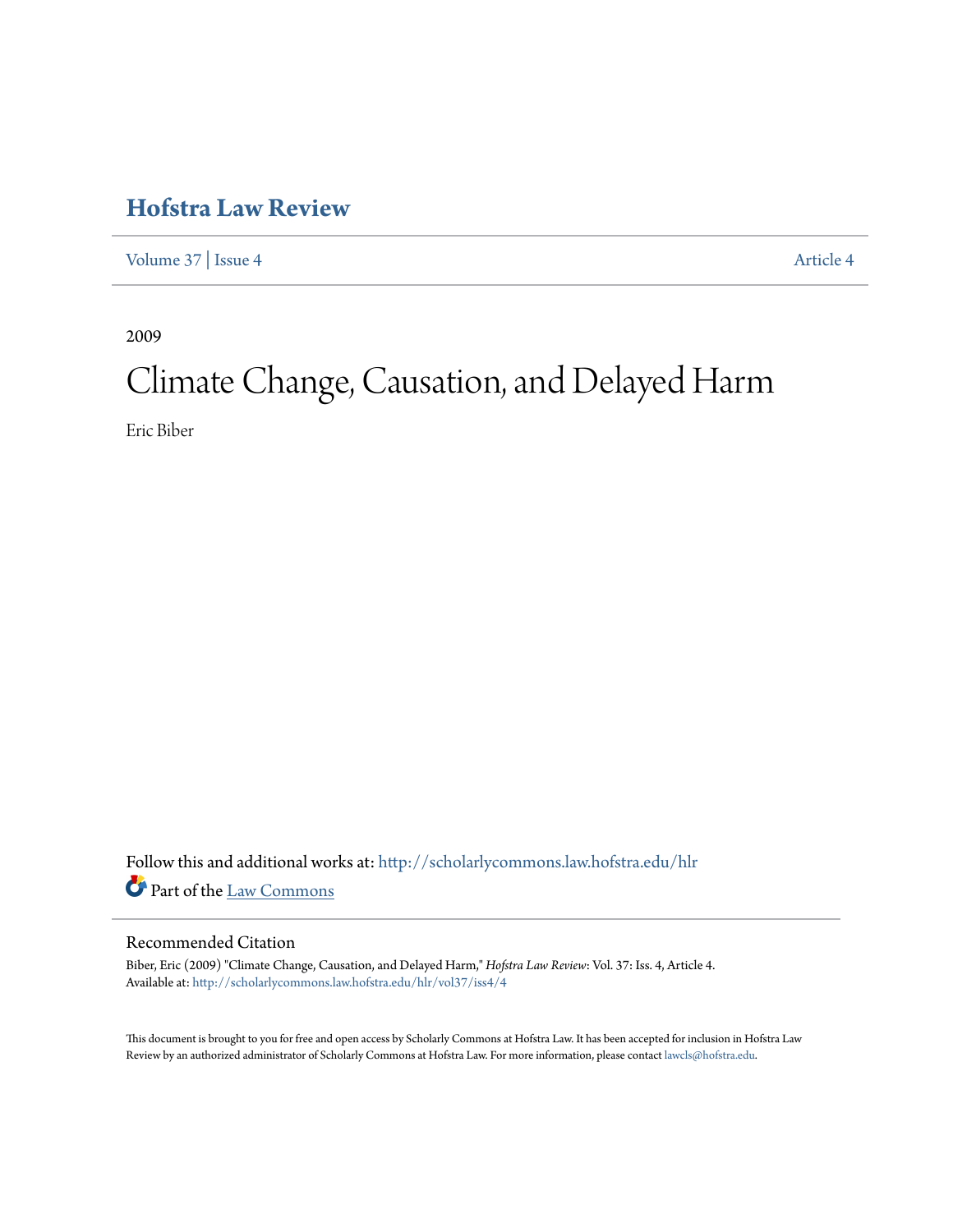### CLIMATE CHANGE, CAUSATION, AND DELAYED HARM

#### *By Eric Biber\**

The causal linkage between human activity and climate change has been the locus for contentious debate over the past twenty years or so. It has been a proxy for larger debates over whether and how policymakers should respond to the possibility of significant anthropogenic global climate change. Questioning the causal linkages between human activity and climate change has been an argument adopted not only by those who sincerely doubt such a connection, but also by those who question climate change in the first place and by those who simply question the need for a major policy response to the possibility of climate change (whatever they might believe about whether climate change is happening or not, or is harmful or beneficial).

Thus, today there are a non-trivial number of activists, policymakers, lobbyists, and scientists who contend that there are alternative explanations for any changes in the global climate system, with the most common alternative explanation being variations in sunspot activity.<sup>1</sup> These arguments inevitably undercut and undermine the political momentum towards efforts to regulate human activities that emit carbon dioxide, methane, and other "greenhouse gases." If, as these skeptics contend, there is no connection between these human activities and climate change, then (as they vehemently maintain) regulatory efforts would be counterproductive.<sup>2</sup>

<sup>\*</sup> Professor and Chair, Department of Philosophy, Alfred C. Emery Professor of Law, University of Utah.

*<sup>1.</sup> See, e.g.,* Phil Chapman, *Sorry to Ruin the Fun, but an Ice Age Cometh,* THE AUSTRALIAN, Apr. 23, 2008, http://www.theaustralian.news.com.au/story/0,25197,23583376- 7583,00.html (discussing the correlation between the sunspot cycle and the Earth's climate); Peter N. Spotts, *Are Sunspots Prime Suspects in Global Warming?,* CHRISTIAN SCI. MONITOR, Sept. 27, 2007, http://www.csmonitor.com/2007/0927/p13s03-sten.html (discussing the controversy over the role of sunspots in global climate change).

<sup>2.</sup> Eric Biber, *Climate Change and Backlash,* 17 N.Y.U. ENVTL. L.J. 1295, 1307 (2009).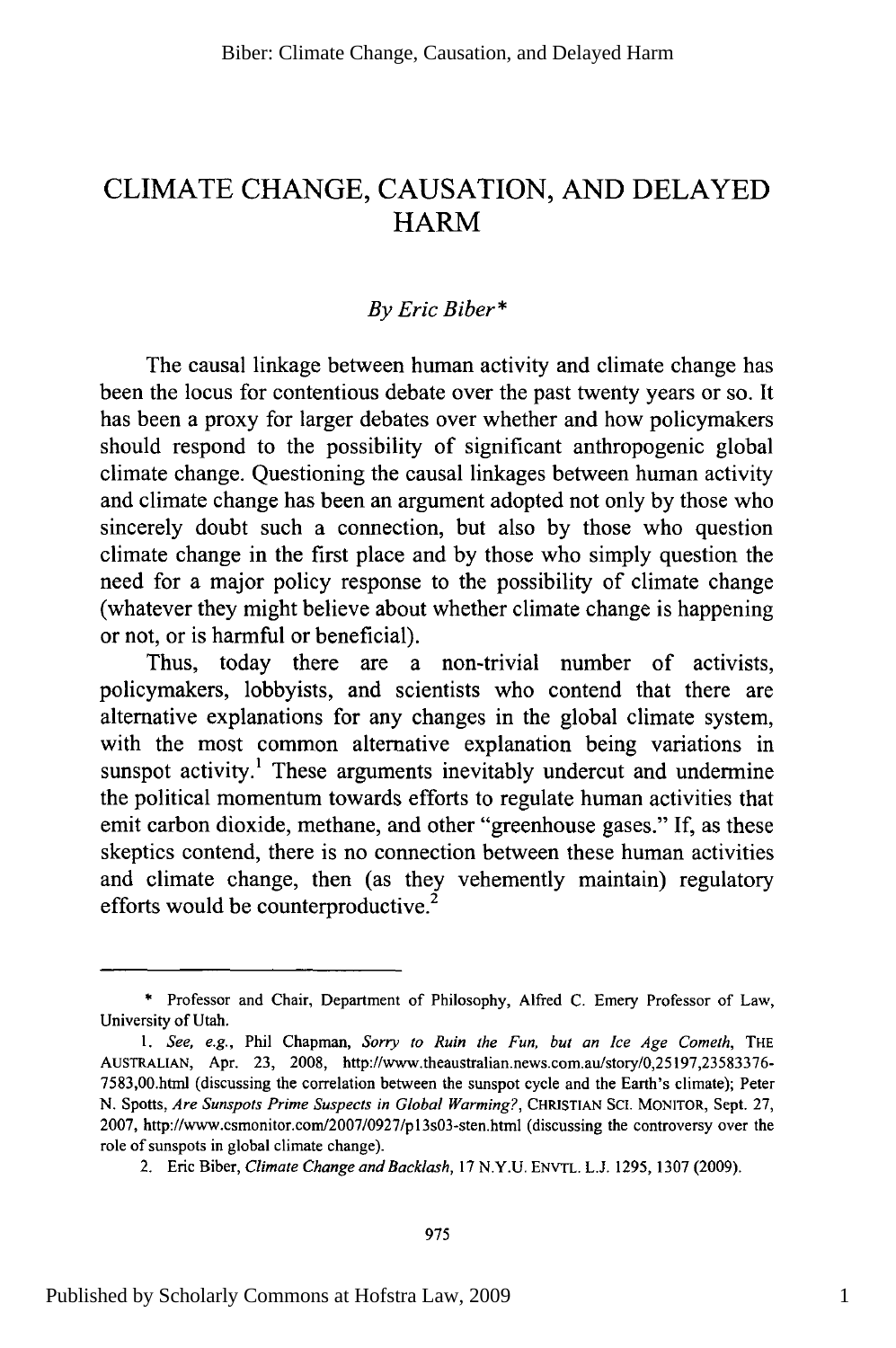976

#### *HOFSTRA LA W REVIEW*

[Vol. **37:975**

It may well be that despite the arguments by these skeptics, Congress and the President are convinced enough of the human connection to climate change that they will proceed to act. Indeed, the political tea leaves at the moment appear to indicate that action will occur in the next year or two. Certainly, the international community appears to be convinced enough to take action, as evidenced by the Kyoto Protocol.3

However, the fact that the skeptics' arguments might be overcome in the present moment, leading to the initiation of regulation, does not necessarily mean that their arguments will be stilled forever more. In fact, the passage of any climate change legislation might only be the first round in a longer struggle over the connections between human activity and climate change-even if the proponents of regulation are correct about the causal connections between the two. To understand why this is so, one must first understand one of the fundamental characteristics of climate change-its nature as a delayed harm.

The current mainstream consensus among climate scientists connects changes in the global climate system to emissions of greenhouse gases by human activities. However, the climate system does not immediately respond to the changes in greenhouse gas emissions. Instead, there is an extended period of delay between the emissions of gases into the atmosphere and the full expression of the impacts of those gases on the global climate system.<sup>4</sup> The primary cause of this delay is the "thermal inertia" of the oceans.<sup>5</sup> Because water has a high heat capacity, it takes much longer to heat up than the atmosphere does. Accordingly, it will take decades or even centuries for the full impacts of historic greenhouse gas emissions to be felt in changes to global temperature levels, sea levels, etc.

The delayed nature of climate change is not a unique phenomenon in environmental law. Other types of environmental harms also occur only after an extended delay period. For instance, the harms that individuals experience from the exposure to a range of chemicals and drugs may take years or decades to be expressed (what is often called a

<sup>3.</sup> **INTERGOVERNMENTAL PANEL ON CLIMATE CHANGE, CLIMATE CHANGE** 2007: **SYNTHESIS** REPORT, SUMMARY FOR POLICYMAKERS **18** (2007), *available at* http://www.ipcc.ch/pdf/assessment-report/ar4/syr/ar4\_syr\_spm.pdf [hereinafter IPCC].

*<sup>4.</sup> See* Gerald A. Meehl el al., *Global Climate Projections, in* CLIMATE **CHANGE** 2007: THE PHYSICAL **SCIENCE BASIS, CONTRIBUTION** OF WORKING GROUP I TO THE FOURTH ASSESSMENT REPORT OF THE **INTERGOVERNMENTAL PANEL ON CLIMATE CHANGE** 747, 822-23, 825, 827 (Susan Solomon et al. eds., 2007).

*<sup>5.</sup> See id.* at 822.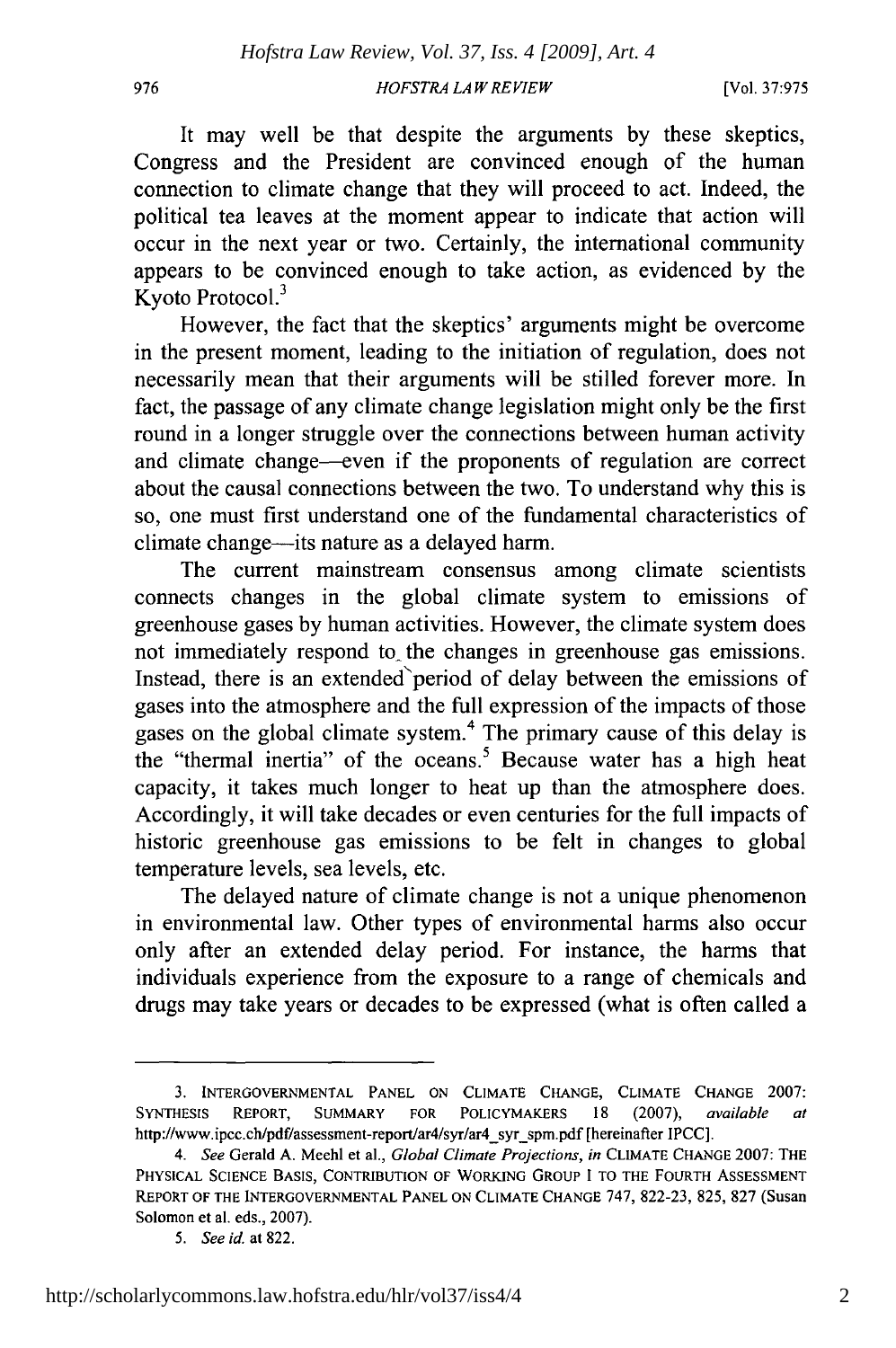*CLIMATE CHANGE, CAUSATION, AND DELAYED HARM*

"latency period").<sup>6</sup> For example, the drug DES was prescribed to pregnant women in the 1950s and 1960s as an artificial estrogen supplement.<sup>7</sup> DES resulted in birth defects and increased cancer risks for the daughters and granddaughters of the women who took it.8 But the nature of those birth defects was often not fully understood until those daughters or granddaughters themselves had their own children, while cancer would often not manifest itself until many years later.<sup>9</sup> Similar delayed harm dynamics have played themselves out for products such as tobacco and asbestos.<sup>10</sup>

Legal scholars have long noted that these kinds of "latent harms" caused by chemical exposure or drug side-effects posed difficult problems to the tort system that (at least in the United States) was the primary legal means of redress and response. In particular, scholars noted that these kinds of "latent harms" made drawing the causal connections between the initial exposure to the chemical or drug and the subsequent harm very difficult.<sup>11</sup> First, the time delay made establishing the principle of a causal linkage between the exposure and the harm- "general causation"—extremely challenging.<sup>12</sup> Experiments or epidemiological studies would have to cover years or decades of time in order to reach conclusions about causal linkages, and the extended delay period raises the possibility of many different intervening activities or exposures that might confound the drawing of the causal connection.<sup>13</sup> Second, even if "general causation"—for instance, between exposure to DES and the increased risk of cancer or birth defects-can be

**20091**

*<sup>6.</sup> See, e.g.,* Edward J. Schoen et al., *An Examination of the Legal and Ethical Public Policy Consideration Underlying DES Market Share Liability,* 24 J. Bus. ETHICS 141, 142 (2000); Jane Stapleton, *Compensating Victims of Diseases,* 5 OXFORD J. LEGAL STUD. 248, 249 (1985).

*<sup>7.</sup> See* Schoen et al., *supra* note 6, at 142.

<sup>8.</sup> *Id.*

*<sup>9.</sup>* Id.at142,151.

<sup>10.</sup> *See, e.g.,* Donald G. Gifford, *The Peculiar Challenges Posed by Latent Diseases Resulting from Mass Products,* 64 MD. L. REv. 613, 621-22, 624-25 (2005) (discussing litigation based on allegations of latent harms from a wide range of chemicals and products including tobacco, asbestos, Agent Orange, lead paint, and DES); Charles T. Greene, *Determining Liability in Asbestos Cases: The Battle to Assign Liability Decades After Exposure,* 31 AM. J. TRIAL ADVOC. 571, 572 (2008) (discussing delayed harms in the context of asbestos).

*<sup>11.</sup> See, e.g.,* Michael D. Green, *The Paradox of Statutes of Limitations in Toxic Substances Litigation,* 76 CAL. L. REV. 965, 973-74 (1988); Robert L. Rabin, *Environmental Liability and the Tort System,* 24 HOUS. L. REV. 27, 29-30 (1987); *see also* Stapleton, *supra* note 6, at 248, 250.

*<sup>12.</sup> See* Margaret A. Berger, *Eliminating General Causation: Notes Towards a New Theory of Justice and Toxic Torts,* 97 COLUM. L. REV. 2117, 2122 (1997) (defining the terms "general causation" and "specific causation").

<sup>13.</sup> *See* Robert F. Blomquist, *Emerging Themes and Dilemmas in American Toxic Tort Law, 1988-91: A Legal-Historical and Philosophical Exegesis,* 18 S. ILL. U. L.J. 1, 43 (1993).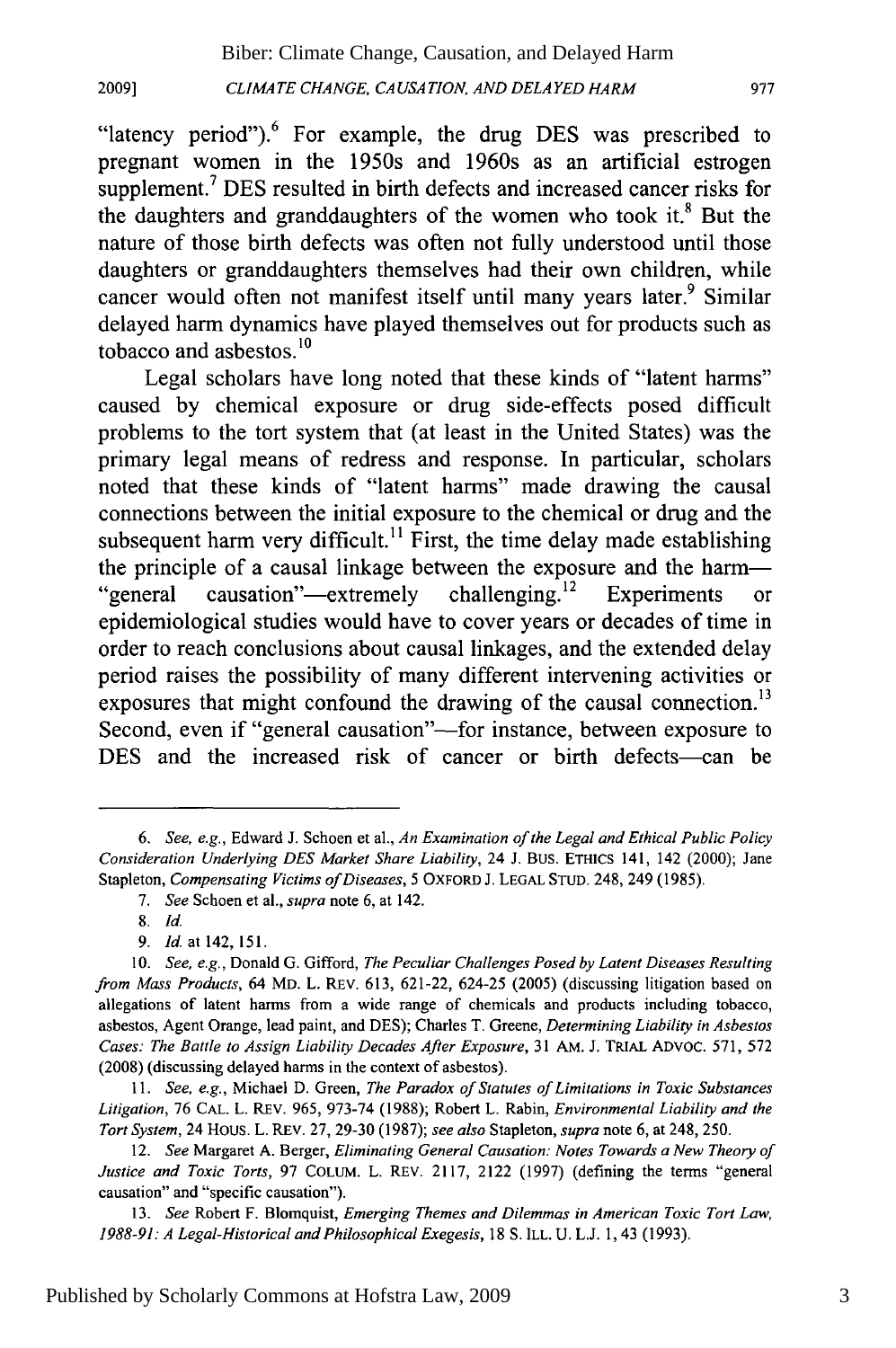978

#### *HOFSTRA LAW REVIEW*

[Vol. **37:975**

established, tort remedies still required the drawing of a causal connection between a particular defendant's actions and a particular plaintiff's harms-"specific causation."<sup>14</sup> But with the passage of time, memories faded, records were lost, and so it often became difficult or impossible to provide that kind of proof.<sup>15</sup> In the case of DES litigation, it was often impossible for individual plaintiffs to show which particular company's DES pills a particular mother had taken during pregnancy.<sup>16</sup> Finally, as a practical matter, the passage of time may make it impossible for a plaintiff who can show general and specific causation to even find the defendant or obtain compensation from that defendant, who may have died, disappeared, or gone bankrupt in the intervening  $\frac{17}{2}$  years.<sup>17</sup>

These causation issues present obstacles to the use of a liability tort system as a mechanism to address any form of delayed harm, and climate change is no exception. And causation is perhaps one of a number of reasons why liability solutions are likely not to be the primary policy tool that will be used to address climate change. However, as noted above, causation is also an obstacle to the establishment of a regulatory system for carbon emissions-the debates over whether greenhouse gas emissions are connected to climate change as a general matter certainly are part of the bigger debate over whether to have a regulatory system in the first place.

But consider what might happen if and when the debates over causation are (at least temporarily) resolved in favor of regulatory action. Assume that a stringent carbon emissions regulatory system is developed and fully implemented in the United States, and indeed at the global level. Even if such a regulatory system succeeded in drastically reducing carbon emissions on a national and international basis, we would still expect to see global temperatures rise and global sea levels rise.

The reason for this is directly connected to the delayed harm nature of climate change. Even if the activity that causes a delayed harm (such as climate change) is terminated immediately through a regulatory system, that does not mean that the harm will terminate immediately as

<sup>14.</sup> *See* Berger, *supra* note 12, at 2122.

*<sup>15.</sup> See* Steven Shavell, *Liability for Harm Versus Regulation of Safety,* 13 J. **LEGAL STUD.** 357, 363, 370 (1984).

<sup>16.</sup> *See* Hymowitz v. Eli Lilly & Co., 539 N.E.2d 1069, 1072 (N.Y. 1989).

<sup>17.</sup> *See* **Al** H. Ringleb & Steven N. Wiggins, *Liability and Large-Scale, Long-Term Hazards,* 98 J. POL. EcON. 574, 578, 589-99 (1990) (finding empirical evidence in support of this concern); *see also* Shavell, *supra* note 15, at 370.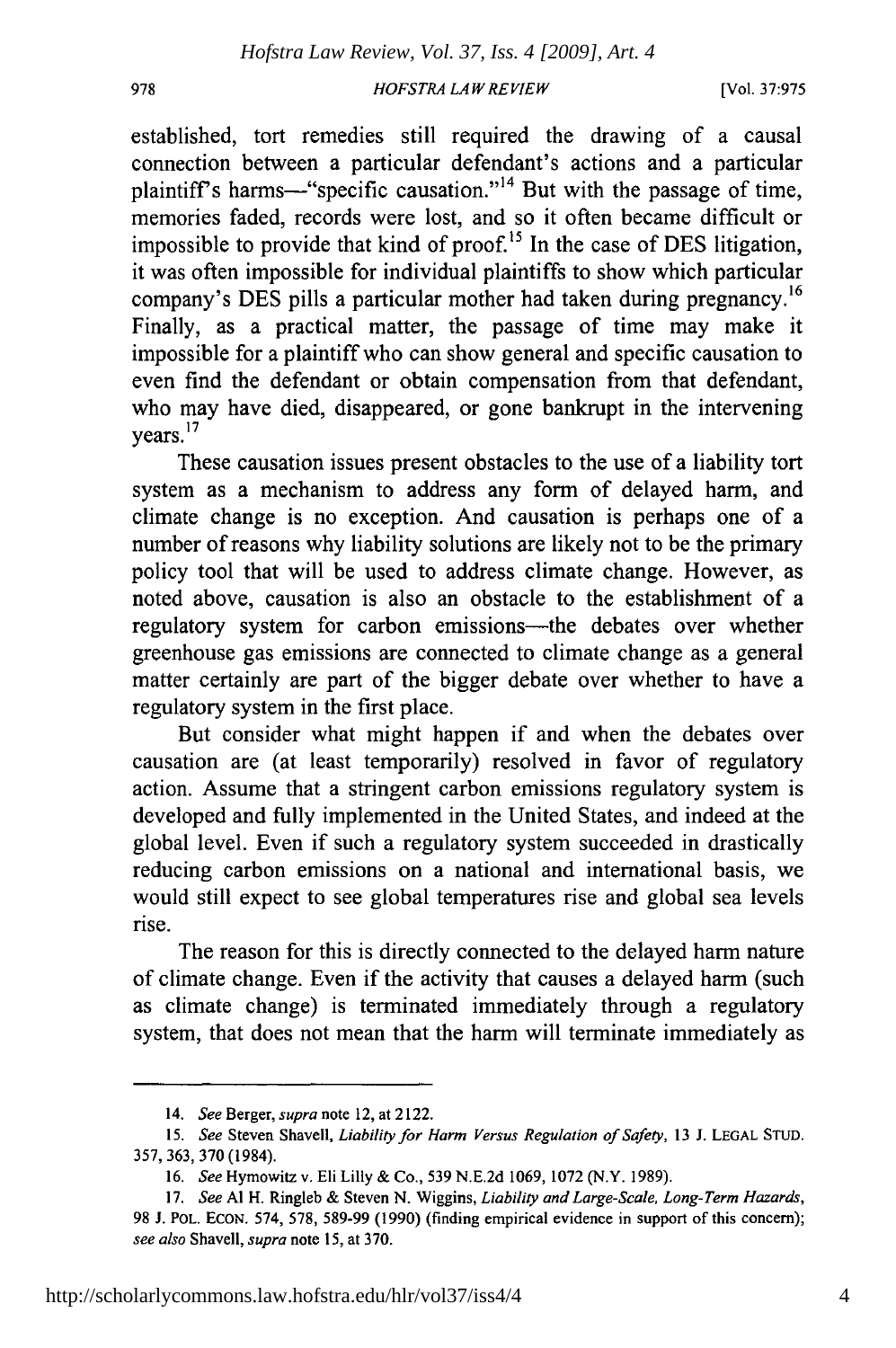*CLIMATE CHANGE, CA USA TION, AND DELAYED HARM* **2009] 979**

well. Indeed, absent efforts to undo the harm from the activity, the harm will continue to exist for at least as long as the delay period. That is because the delayed harm has to be "completely realized" from the environment over time.<sup>18</sup>

Indeed, if the delayed harm is both persistent and cumulative, the harm may actually continue to increase even after the initiation of regulation.<sup>19</sup> And that is the case with climate change, where the carbon dioxide that is emitted into the atmosphere today will likely linger in the atmosphere for centuries to come. (One research group has concluded that carbon dioxide remains in the atmosphere for approximately 1000 years after emission.) $^{20}$ 

There are a number of implications of this delayed response to regulation, implications that I develop elsewhere.<sup>21</sup> However, here I want to focus on the implications of this delayed response for the inevitable debates over causation and climate change. As I indicated at the beginning of this piece, the causal connections between climate change and human activities continue to be disputed, albeit primarily at the fringes of the policy debate.<sup>22</sup> It may well be that those arguments about causation will be overcome and a regulatory system will be implemented.

But what if the new, stringent regulatory system that has been set up to address climate change is an apparent failure? What if, a few years after its implementation, temperatures continue to rise as do sea levels? What if serious climate-related events occur that cause massive economic damage and loss of life-another hurricane striking the U.S. Gulf Coast or Bangladesh, the flooding of a small Pacific Ocean island nation, massive droughts in North America, Africa, or South Asia, or historic forest fires in North America or Australia? Wouldn't the continued changes to the global climate and the related impacts on human and natural systems raise questions at least in the eyes of some about whether the regulatory system is working? And wouldn't questions about whether the regulatory system is working imply

<sup>18.</sup> *See Biber, supra* note 2, at 1298, 1301.

<sup>19.</sup> *Id.* at 1312-14.

<sup>20.</sup> *See* Susan Solomon et al., *Irreversible Climate Change Due to Carbon Dioxide* Emissions, 106 PROC. NAT'L ACAD. SC. 1704, 1705 (2009), available *at* http://www.pnas.org/content/early/2009/01/28/0812721106.full.pdf+html (noting that carbon dioxide levels will continue at high levels for about 1000 years even if emissions are ended).

<sup>21.</sup> *See* Biber, supra note 2, at 1301-04.

<sup>22.</sup> *Seesuprap.* 977.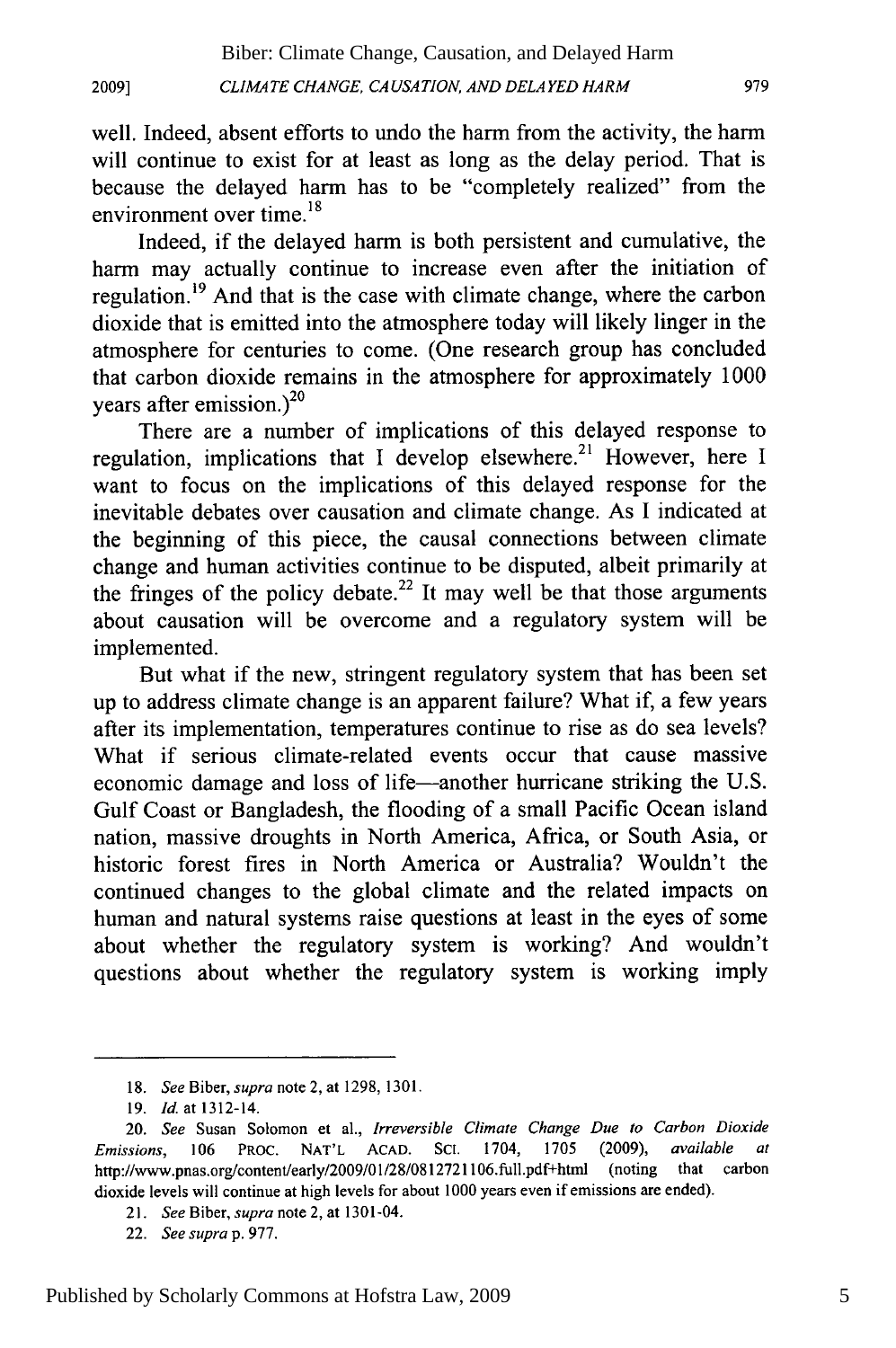#### *HOFSTRA LA W REVIEW*

questions about whether the regulatory system is really targeting the actual cause of global climate change? $2^{23}$ 

It seems likely that after the enactment of a climate regulatory system, there will be economic and political winners and losers from the new system-just think of utility companies in the United States which are highly dependent on coal-fired power plants for power production or the coal mining companies that serve them. And it seems just as likely that even after the initiation of the regulatory system, the economic and political losers will not simply give up the battle and accept the new regulatory system. Instead, they may make efforts to undo that system, either in whole (through repeal) or in part (through watering down the regulatory system).

There are reasons to believe that, in the context of a regulatory system that attempts to tackle delayed harm (as with climate change), the parties that seek to challenge the regulatory system will find fertile political ground. After all, the very nature of a delayed harm problem means that it takes an extended period of time before we discover that a human activity is causing environmental harm.<sup>24</sup> During that extended period of time, it is likely that there has been significant economic investment in the harm-causing human activity-think of the coal-fired power plants and the coal mining companies-and those individuals or corporations that have made the investments will have a significant incentive to try and undermine the regulatory system. Public choice theory indicates that these parties who suffer concentrated, high costs from the regulatory system will have an organizational advantage.<sup>25</sup>

But there are additional reasons why the political ground will be fertile for any challenges to the regulatory system. Long-standing human activities attract not just economic investment, but psychological investment as well. It seems unlikely that individuals or societies will easily give up cherished activities that have been pursued for so long and the "endowment effect" or "status quo bias" literature provides support for this hypothesis.<sup>26</sup> In the context of climate change, activities

<sup>23.</sup> Of course, the scenario I am describing here would undermine arguments that there is no climate change occurring, but that is a separate question from arguments that propose that human activity is not causing climate change.

<sup>24.</sup> *See* Biber, *supra* note 2, at 1301.

<sup>25.</sup> *See* Eric Biber, *The Importance of Resource Allocation in Administrative Law,* 60 ADMIN. L. REv. 1,40-41 (2008).

<sup>26.</sup> *See* Holly Doremus, *Takings and Transitions,* 19 J. **LAND USE &** EVTL. L. 1, 22-24 (2003) (noting the presence of an "endowment effect" and "status quo bias" as explanations for the existence of a resistance to regulation); Lisa Heinzerling, *Environmental Law and the Present Future,* 87 GEO. L.J. 2025, 2068 (1999) (discussing the influence that habits and the "status quo"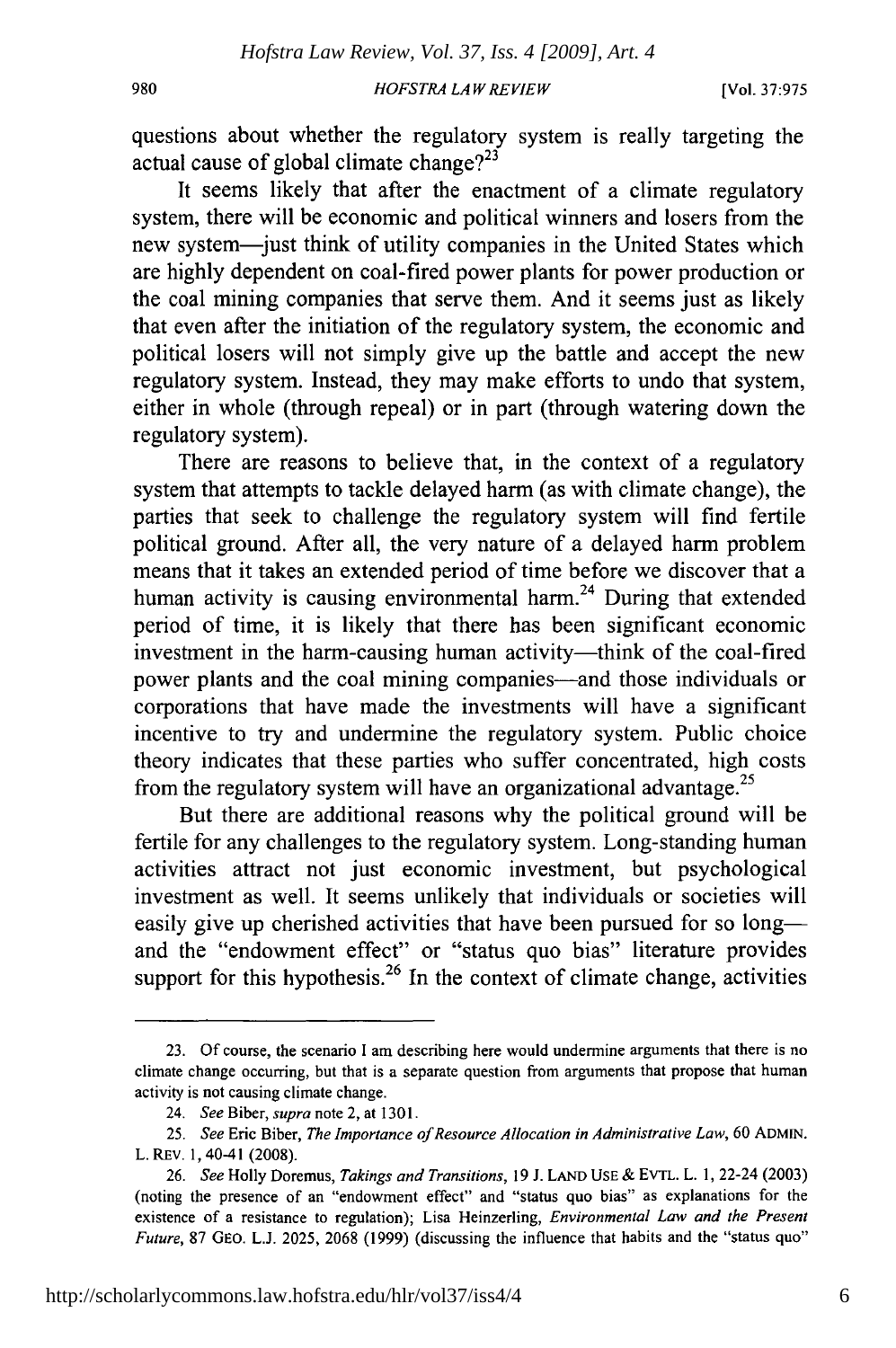**2009]**

such as the use of automobiles, flood rice irrigation, and clearing of forests for agriculture have all been undertaken for many years (millennia in some cases) by many people. A stringent carbon regulatory system will constrain these activities and thus create fertile ground for a "backlash." 27

In this context, questions about the causal relationship between human activities and climate change might find receptive audiences particularly when those questions can be framed based on the "actual" experience of real-world climate regulation. "Why should we give up long-standing practices, or make significant economic sacrifices, when it's already been shown that it isn't doing any good? In fact, why should we believe that our actions are causing climate change, when things aren't any better?"

It is worse than this, however. To this point, I have been framing the situation as one where there is, in fact, a causal connection between human activity and climate change, but the delayed harm nature of climate change makes it easy for plausible but spurious arguments to the contrary to be made. To be clear, I am of the opinion that this is the case. But it may not be. Whether it be in the case of climate change or other areas of delayed harm, the delay makes drawing conclusions about causation tricky (as noted earlier).<sup>28</sup> Until and unless the time "gap" between the initiation of regulation and the decrease or termination of harm passes, there will be uncertainty as to whether, in fact, the activity regulated is actually the cause of the harm. During that time "gap," both scenarios—for example, the world where the activity does cause the harm and the world where the activity does not cause the harm—will result in the same on-the-ground results: regulation without any obvious improvement in environmental condition. Thus, when those who would question the regulatory scheme point to the lack of any change in environmental conditions as proof of a lack of causation, they will have a point. Their arguments will, in fact, be consistent with the facts on the ground.

Is there anything that could be done to forestall or reduce the risk of these kinds of arguments? One option, which I explore in more detail

have on implementing environmental regulations); Daniel Kahneman et al., *Experimental Tests of* the Endowment Effect and the Coase Theorem, J. POL. ECON. 1325, 1326, 1328, 1345 (1990) (suggesting the "endowment effect" is not limited to physical goods); Michael A. Strahilevitz & George Loewenstein, *The Effect of Ownership History on the Valuation of Objects,* 25 J. CONSUMER RES. 276, 276, 285 (1998) (providing empirical evidence of an increase in the "endowment effect" as the duration of ownership increases).

<sup>27.</sup> *See* Biber, *supra* note 2, at 1313.

<sup>28.</sup> See supra notes 11-16 and accompanying text.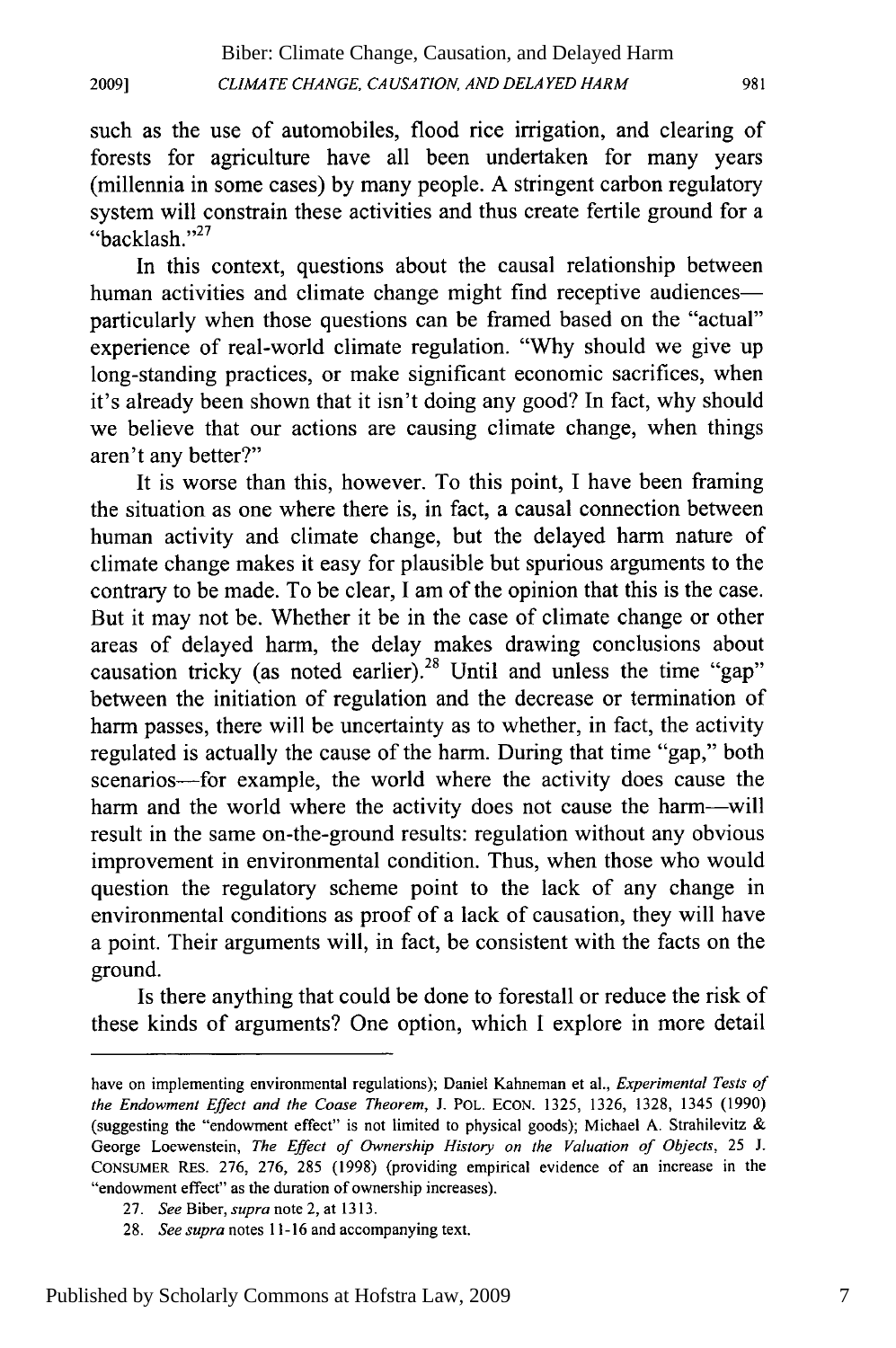elsewhere, would be to try and change the political dynamics such that questions about causation do not find such fertile ground.<sup>29</sup> For instance, the new regulatory system might encourage the development of new constituencies and interest groups that would support the regulations against efforts to roll them back<sup>30</sup>—in the context of climate change new wind and solar power industries might be developed by the regulatory system and provide support for it against these types of arguments.

Another option involves taking active steps to undo the harm from the prior human activities, so that interim, short-term progress is evident. I call this the "restoration" option, and it has been pursued in a range of other contexts, such as endangered species protection and hazardous waste remediation.<sup>31</sup> The potential here is that by directly addressing the built-up harm, rather than the activity causing the harm, it might reduce the "gap" between regulation and environmental improvement and therefore reduce the political effectiveness or salience of arguments that question causation. However, restoration can be costly, time-consuming, and uncertain of success. It certainly is no magic bullet. $32$ 

One option that is most definitely worth consideration is public education-both about the nature of causation in the context of delayed harm and the problems that delayed harm poses to any regulatory system. The evidence for causation that was developed prior to the enactment of regulation should be marshaled as carefully as possible and presented to the public to make the case for a causal linkage (and therefore regulation) as clear as possible. $33$  In many ways, the IPCC reports on climate science have performed a valuable function in this respect for elite policymakers by gathering together the climate science literature in one place in a relatively accessible and easy-to-understand

982

<sup>29.</sup> *See* Biber, supra note 2, at 1307-08.

<sup>30.</sup> *Id.* at 1332-33.

<sup>31.</sup> *Id.* at 1342-43.

<sup>32.</sup> *Id.* at 1350.

<sup>33.</sup> An additional advantage of marshalling evidence in this manner is that it can assure policymakers that, to the extent feasible, the causal linkage has been adequately established. As noted above, one challenge of regulation of delayed harms is that it may take significant time after the regulation is implemented for harm to be reduced in a way that provides'definitive evidence of the causal linkage. In other words, delayed harms have potentially much higher levels of uncertainty as to causal linkages compared to other areas-raising the risk of costly environmental regulations that are misguided in the activities they target. Carefully gathering the causal evidence prior to regulation can be a way to assure policymakers that there is a minimal risk that the environmental regulation is misguided.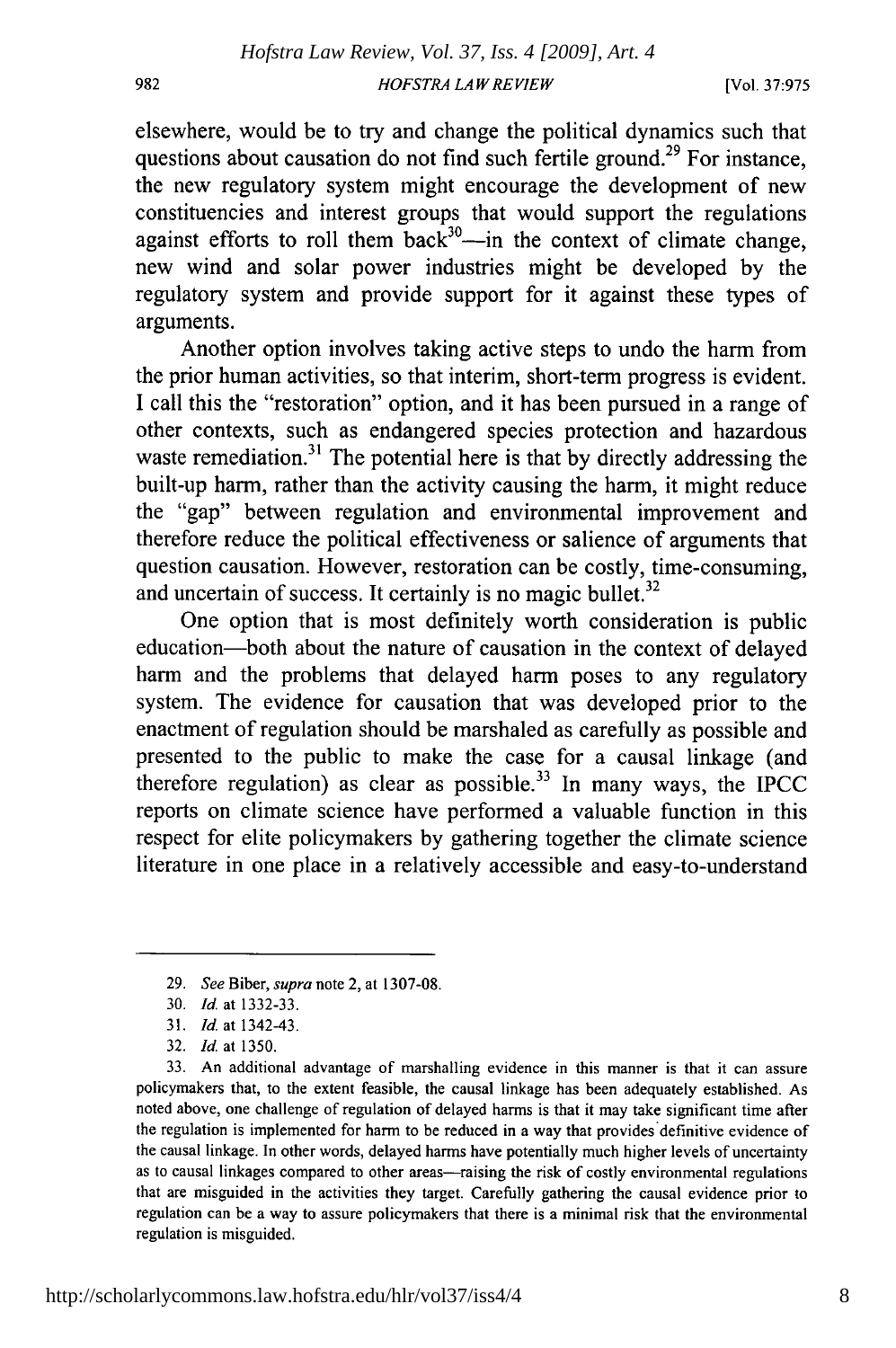form.<sup>34</sup> But even broader dissemination—and more easily accessible summaries of the science—would be necessary to provide the public as a whole the full evidence of causation. Moreover, the educational materials must also provide not just the evidence on causation, but also a warning about the delayed harm nature of climate change and its implications for the success or failure of climate regulation. Here, the IPCC materials are less transparent-in many ways, the cumulative, persistent, and delayed nature of climate change has only begun to register with climate scientists and policymakers.<sup>35</sup> Much more should be done to inform legislators and the public as a whole about the inherent challenges of any climate regulatory system. Otherwise, we run the risk that all of our efforts to implement a climate regulatory system will, in the long run, be for naught.

<sup>34.</sup> See, for example, the summary report provided by the IPCC for policymakers on the science of climate change. IPCC, *supra* note 3, at 2.

<sup>35.</sup> The IPCC summary for policymakers mentions the fact that even if carbon dioxide levels are kept constant at year 2000 levels, global temperature may continue to rise, but the report does not develop the implications of this point. *See id.* at 7-8. Recent scientific studies have prompted press reports that have begun to develop the implications of the delayed harm of climate change. *See, e.g.,* Cornelia Dean, *Emissions Cut Won't Bring Quick Relief Scientists Say,* N.Y. **TIMES,** Jan. 27, 2009, at A21 (discussing Solomon et al., *supra* note 20).